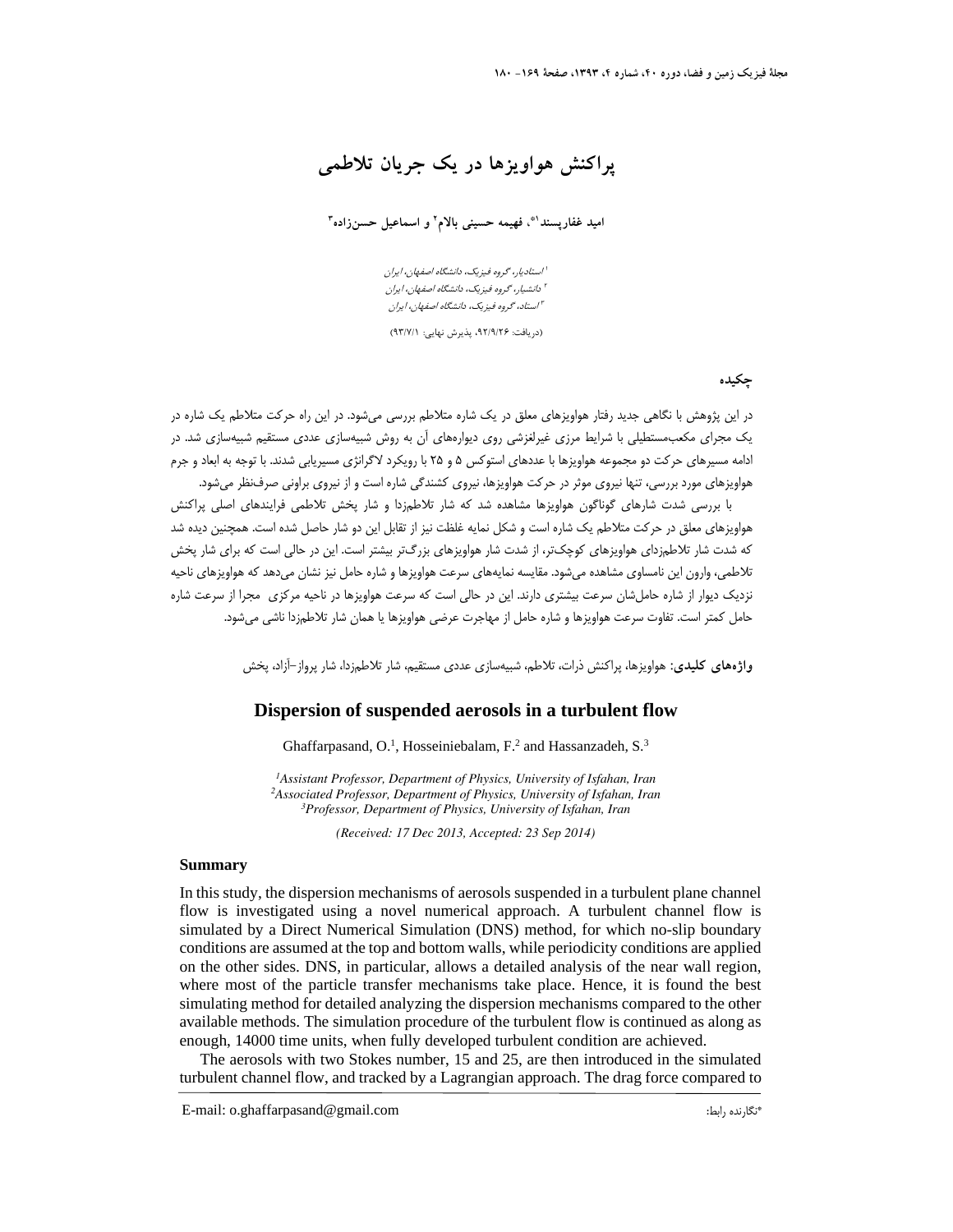the effect of Brownian motion is a dominant force due to the aerosols size. The initial concentration of suspended aerosols is also assumed considerably low, so that the simulations conducted under the one-way coupling condition. Besides, the collisions of aerosols with the walls are assumed elastically. The particle tracking was continued throughout the fluid simulation time to obtain the all reliable interesting statistics.

Comparison of the particle flux intensities indicates that turbophoretic and turbulent diffusion fluxes are the dominant dispersion mechanisms. In other words, the free-flight flux can be neglected in comparison with the other fluxes in the wall region. The steadystate concentration distribution is not uniform across the channel, primarily due to the opposing actions of the turbophoretic and turbulent diffusion flux.

Turbulent diffusion flux separated the aerosols from the core and gathered them in the near wall region, while the turbophoretic flux migrate the particles from the near wall to the wall region. It was also observed that the turbophoretic flux for smaller aerosols is more efficient than that of larger ones. However, the opposite was observed for the turbulent diffusions flux. The smaller particles were less gathered in the near wall region due to a stronger turbulent diffusion flux and more migrated to the wall region due to stronger turbophoretic flux. We also investigated the cross channel fluid and particles velocity profiles. It was shown that the aerosol velocity components lag the fluid velocities in the near wall, but lead it in the core region. This is due to the transverse migration of aerosols across the channel.

### **Keywords:** Aerosols, Particles dispersion, Turbulence, DNS, Turbophoretic flux, Freeflight flux, Diffusion.

هواويزهاي معلق در حركت متلاطم يك شاره ميپردازيم. با توجه به توسعه روزافزون رايانههاي با توان پردازش زياد، شبيهسازي عددي از بهترين روشهاي بررسي سامانههاي شارشي چندفازي است. در برخي از موارد، نتايج بهدست آمده از شبيهسازي با دقت بسيار زيادي با نتايج حاصل از آزمايش تجربي همخواني دارند (كيتوه و همكاران، 2005 ؛ كيتوه و اومكي، 2008؛ تورلو و كلويسكي، 2000). خلاصهاي از روشهاي متنوع شبيهسازي عددي سامانههاي شارشي چندفازي را ميتوان در پژوهش الگوباشي (1994) مرور كرد. شبيهسازي (DNS)(Direct Numerical Simulation) مستقيم عددي دقيقترين روش بررسي سامانههاي شارشي چندفازي است و نتايج آن نيز بيشترين همخواني را با نتايج تجربي دارد (ال تلباني و رينولدز، 1980 و 1981). اين روش نقاط ضعفهايي نيز دارد كه از جمله آنها ميتوان به نياز به رايانههايي با توان پردازش بسيارزياد،محدوديتشبيهسازي به هواويزها از جمله مهمترين آلايندههاي معلق در جوّ هستند و فرايندهاي گوناگوني بر حركتشان تاثيرگذار است. به مجموعه اين فرايندها، پراكنش هواويزها در شاره حامل ميگويند (شياهو و همكاران، 2014؛ زايچيك و آليپچنكو، 2010). بررسي پراكنش هواويزها و رفتارشان در شاره حامل از مهمترين پژوهشهايي است كه علاوه بر فناوريهاي كنترل غلظت آلايندههاي جوّي، كاربردهاي متنوع ديگري نيز در سامانههاي پلاسمايي دماي بالا، مديريت غلظت ذرات در اتاقهاي تميز، فناوريهاي كپيبرداري و مانند آن دارد (شياهو وهمكاران، 2014؛ تسوكارا همكاران، ۲۰۰۶؛ هووانگ و كوسو، ۲۰۱۰). به مجموعه هواويزهاي معلق در يك شاره حامل «سامانه شارشي چندفازي» ميگويند. از مهمترين و پُركاربردترين اين سامانهها، سامانههايي هستند كه در آنها هواويزها در يكشاره متلاطم (flow Turbulent (معلقاند (گوسواني و كوماران، ٢٠١٠). در اين پژوهش به بررسي پراكنش و رفتار

**1 مقدمه**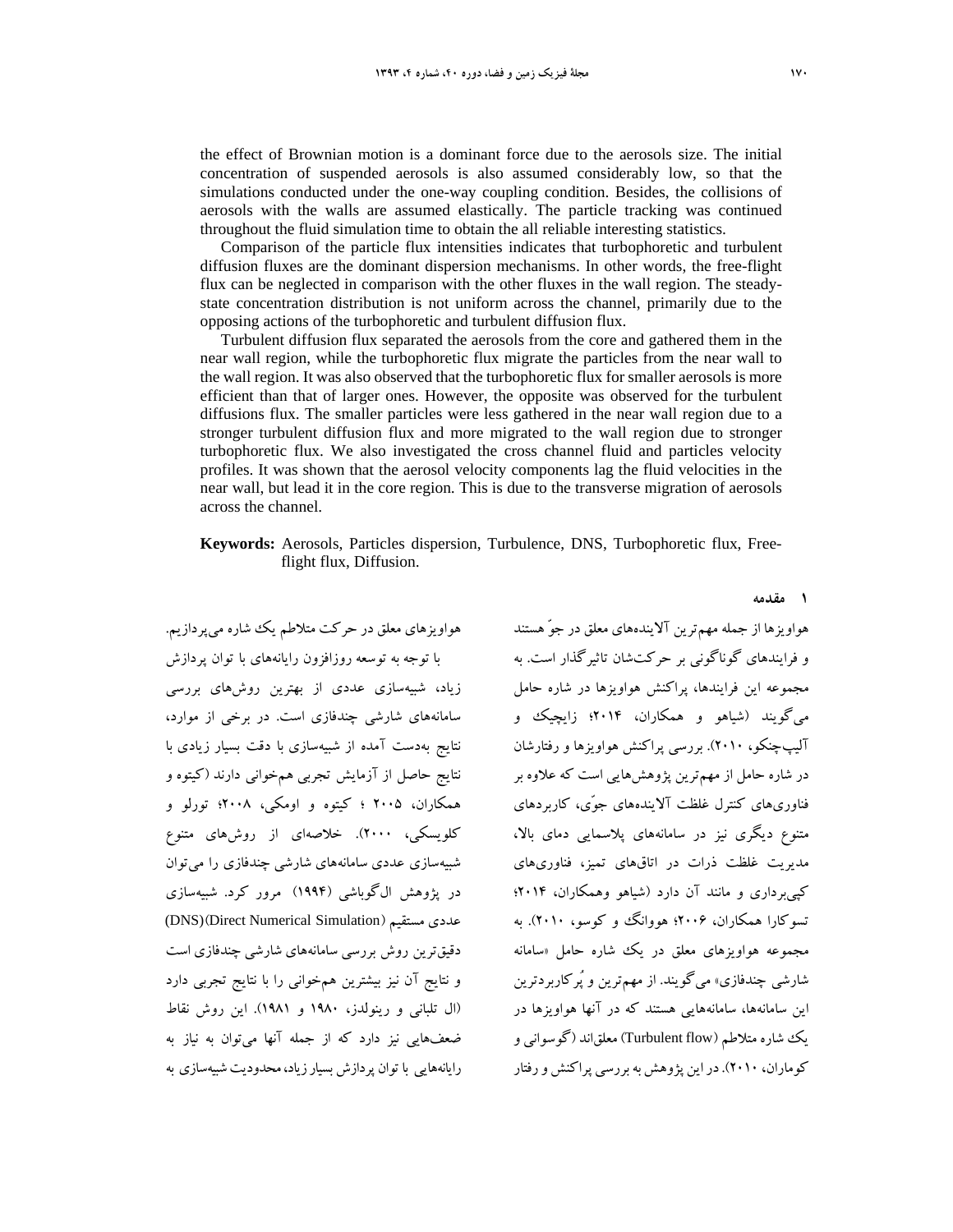هندسههاي ساده و ناتواني در شبيهسازي شارههايي با عددهاي رينولدز خيلي بزرگاشاره كرد. با توجهبهدقتزيادوتوانايي اين روش در شبيهسازي دقيق ساختارهاي شاره متلاطم (جريانهاي گردابي) بهويژه در ناحيه نزديك ديوار، در اين پژوهش از اين روش براي شبيهسازي حركت متلاطم يك شاره در يك مجراي مكعبمستطيلي استفاده شد. گفتني است كه ساختارهاي متلاطم نزديك ديوار، نقش مهمي در رفتار هواويزهاي معلق دارند (كفتوري و همكاران، ۱۹۹۵؛ كوليك و همكاران، 1994). جريانهاي گردابي نزديك ديوار نسبت به جريانهاي مركزي، شدت كمتري دارند و ازاينرو ناحيه نزديك ديوار را ناحيه همدوس مينامند (روزون و ايتون،  $(r \cdot \cdot)$ 

حركت هواويزها از يك ناحيه شاره متلاطم به ناحيه ديگررا شارهواويزها ميخوانند. بروك و همكاران (1992 و 1994) شارهاي هواويزها در سامانههاي شارشي چندفازي را به سه دسته تقسيم كردند كهعبارتاند از: شار تلاطمزدا (flux Turbophoretic(، شار پرواز-آزاد(-Free flux flight (و شار پخش تلاطمي ( Turbulent flux diffusional(. مولفههاي سرعت شاره متلاطم معمولا بهصورت جمع دو بخش  $u=\bar{u}+u'$  نوشته ميشود. بخش اول  $(\bar u)$  را ميانگين مولفههاي سرعت شاره و بخش دوم را مولفه اُفتوخيزي سرعت شاره در يك نقطه ميناميم. ميانگين مربع مولفه اُفتوخيزي سرعت شاره در هر ناحيه را شدت تلاطم در آن ناحيه ميخوانند. هواويزها از نواحي با شدت تلاطم بيشتر به سمت نواحي با شدت تلاطم كمتر حركت ميكنند تا از ناهمگني تلاطمي ايجاد شده در سامانه بكاهند و سامانه شارشي را به يك سامانه تلاطمي همگن تبديل كنند. به شار ايجاد شده در اثر اختلاف شدت تلاطم در دوناحيه «شارتلاطمزدا» گفته ميشود. ازسويديگر هواويزهاييكه در ناحيه مركزي در حال حركتاند در صورت برهمكنش با جريانهاي گردابي شاره متلاطم و دريافت تكانه لازم ميتوانند به

سمت ديوار حركت كنند.دريافت انرژي هواويزها از شاره حامل را انگيزش هواويزها ميناميم. هواويزهاي بزرگ، جرم بزرگتري دارند و فقط با گردابهاي بزرگ انگيخته ميشوند؛ درحاليكه عكس اين موضوع صادق نيست. بهعبارتديگر هواويزهاي كوچك، هم با گردابهاي كوچك و هم با گردابهاي بزرگ انگيخته ميشوند (سولداتي، 2005). در برخي موارد شدت اين انگيزش به اندازهاي است كه ذره بهراحتي از ناحيه همدوس نزديك ديوار عبور ميكند و به ديوار ميرسد. شار چنين هواويزهايي كه معمولا داراي سرعتهاي زيادي هستند «شار پرواز-آزاد» ناميده ميشود.

همچنين شار به وجود آمده در اثر اختلاف غلظت عددي هواويزها «شار پخش تلاطمي» ناميده ميشود. هواويزها از نواحي با غلظت عددي بيشتر به سمت نواحي با غلظت عددي كوچكتر حركت ميكنند تا از ناهمگني وجود در غلظت عددي سامانه بكاهند. تقابل اين شار با شار تلاطمزداي هواويزهاي كوچكتر، سبب تجمع هواويزها در نزديكي ديوار ميشود كه در بخشهاي بعدي مشاهده و بررسي خواهد شد.

حركت متلاطم يك شاره در يك مجراي مكعبمستطيل از متداولترين انواع شارههاي متلاطم است كه با وجود پژوهشهاي بسيار در مورد رفتار هواويزهاي معلق در اين شارهها هنوز يك نظريه واحد وقابل اطمينان درخصوص آن حاصل نشده است و همچنان مفاهيم بسيار زيادي از آن بيجواب مانده است (نارايانان و همكاران، 2003؛ ماركيولي، 2002؛ ماركيولي وهمكاران، 2008).در تازهترين پژوهشي كه حسيني بالام و همكاران (2013) به انجام رساندهاند، فرايندهاي پراكنش و رسوب ذرات در شاره متلاطم كواِت (Couette (بررسي شدهولي فرايندهاي پخش هواويزها در حركت متلاطم يك شاره در يك مجراي مكعبمستطيل با جزئيات بررسي نشده است. همچنين تاكنون هيچ پژوهشي به زبان فارسي در اين مورد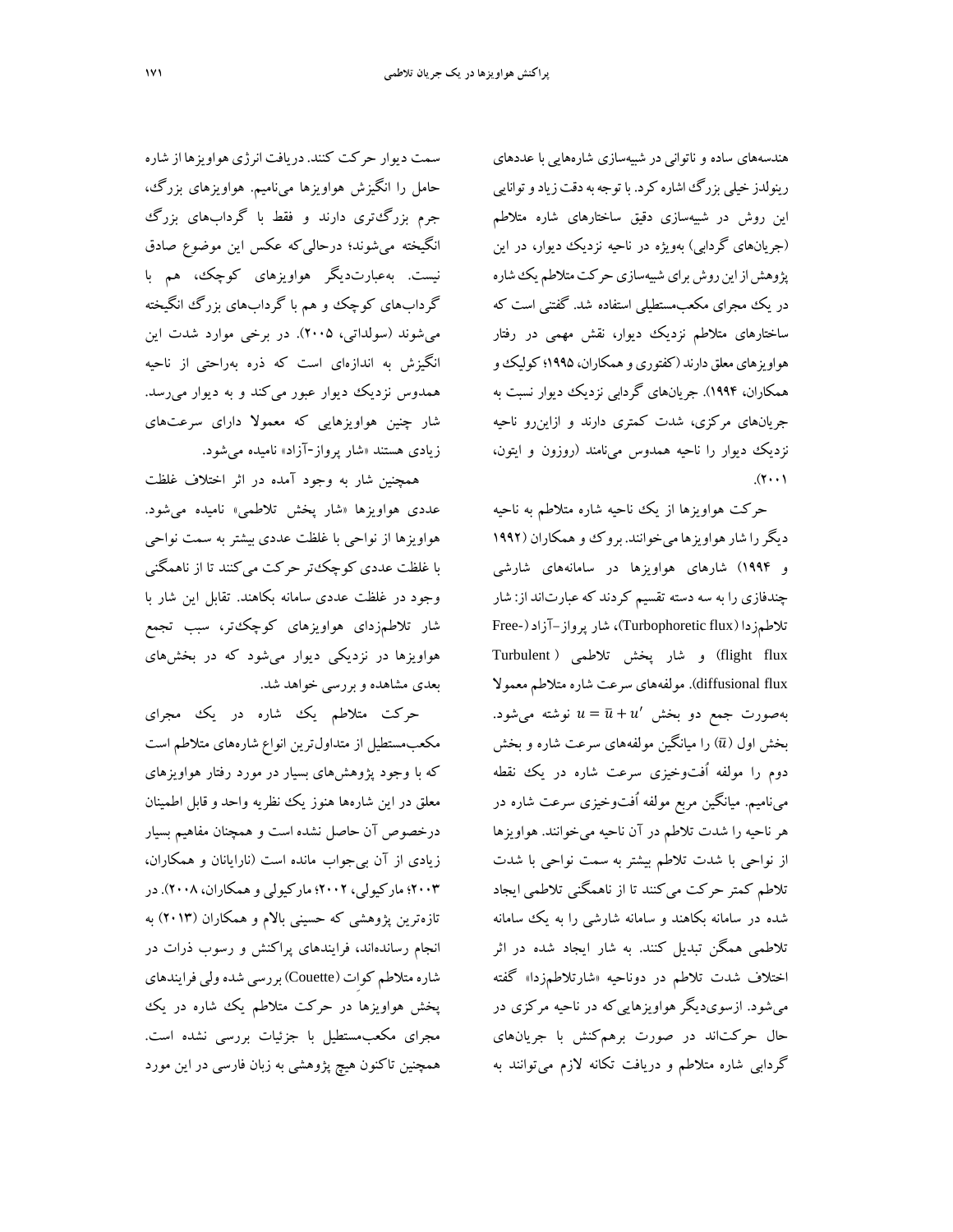منتشرنشده و بسياري از مفاهيم اولينبار است كه به نوشتار فارسي در ميآيد و اين پژوهش ميتواند دريچه مناسبي به سامانههاي شارشي چندفازي محسوب شود. ازاين رو در اين پژوهش با نگاه و راهي جديد فرايندهاي اصلي پخش هواويزهاي معلق در شاره متلاطم را بررسي ميكنيم. همچنين تاثير ساختارهاي متلاطم بر حركت و پراكنش هواويزها نيزبه دقت بررسي خواهد شد.

دربخش بعدي به معرفي روش شبيهسازي شاره حامل و مسيريابي هواويزهاي معلق در آن پرداخته و نحوه بهدست آوردن كميتهاي موردنياز معرفي ميشود. در بخش 3 نمايه غلظت و همچنين شدت شارهاي هواويزها در عرض مجرا مورد بررسي قرار ميگيرد. در بخش 4 نمودار تغييرات سرعتهاي ميانگين و مولفههاي اُفتوخيزي هواويزها در سوهاي گوناگون مطالعه و بحث ميشود. نتيجهگيريهاي پاياني در بخش 5 آورده ميشود.

**2 شبيهسازيهاي عددي 1-2 شاره حامل** دستگاه معادلات غيرخطي ناوير استوكس مدل رياضي حاكم بر حركت و ديناميك شارهها است. اين معادلات به همراه معادله پيوستگي براي يك شاره تراكمناپذيز نيوتني عبارت است از:  $rac{\partial u_i}{\partial t} + \frac{\partial u_i u_j}{\partial x_i}$  $rac{u_i u_j}{\partial x_j} = -\frac{1}{\rho}$ дР  $\frac{\partial P}{\partial x_i} + \frac{1}{Re}$  $\partial^2 u_i$  $\frac{\partial u_i}{\partial x_i x_j} - H \delta_{i1}$  (1)  $\partial u_j$  $\partial x_j$  $= 0$  (1) ها مولفههای بردار سرعت شاره و  $H$  گرادیان فشار $\mathcal{u}_i$ ميانگين براي ثابت نگاهداشتن نرخ شارش است. در معادلات فوق عدد رينولدز بهصورت زيرتعريف ميشود:  $Re = uh/v$  (۳) ߭ چسبندگي سينماتيك شاره حامل است. گفتني است همه

كميتهاي مورد استفاده در اين پژوهش با كمك سرعت اصطکاکی  $u_\tau$  و نيمپهناي مجرا  $h$ بي ُبعد و از اين پس با

بالانويس «+» ظاهر ميشوند. هدف اصلي در شبيهسازي عددي يك شاره، انتگرالگيري عددي معادلات ناويه استوكس (معادله 1) بهمنظور تعيين بردارهاي سرعت شاره در هر نقطه از فضا با در نظر گرفتن شرايط مرزي است. در روشهاي متنوع موجود با اِعمال تقريبها يا ميانگينگيريهاي معيني اين معادلات ساده و سپس انتگرالگيري ميشوند. بااينحال در روش DNS اين معادلات كه وابستگيهاي فضازماني دارند روي شبكههاي فضايي منظم گسستهسازي فضايي و در طول زمان با روشهاي متنوعي انتگرالگيري ميشوند. روش شبيهسازي عددي مستقيم در كتاب اورلاندي (2000) به تفصيل بررسي شده است. در اين پژوهش با كمك روش DNS حركت متلاطم يك شاره در هندسهاي كه در شكل ۱ نشان داده شده است شبيهسازي ميشود.

در دستگاه سهُبعدي استفاده شده جهت xدر راستاي شارش، جهت y در راستاي عمود بر شارش و ديوار و جهت z در راستاي پيراموني در نظر گرفته ميشود. جهت x را ازاين بهبعد جهت شارشگرا ميخوانيم. مولفههايسرعت در جهتهاي x، y و z همبهترتيب u، v و wدرنظر گرفتهميشوند. گفتنياست در اغلب شبيهسازيهاي عددي ديگر از چنين دستگاه مختصاتي استفاده شدهاست (روزون وايتون، 2001؛ نارايانان وهمكاران، 2003؛ ماركيولي و همكاران، 2008؛ گوسواني و كوماران،  $(1 \cdot 1)$ 



**شكل .1** هندسه مجراي شبيهسازي شده. جهت ݔ در راستاي شارشگرا، جهت  $y$  در راستاي عمود بر شارش و ديوار و جهت Z در راستاي پيراموني در نظر گرفته شدهاند.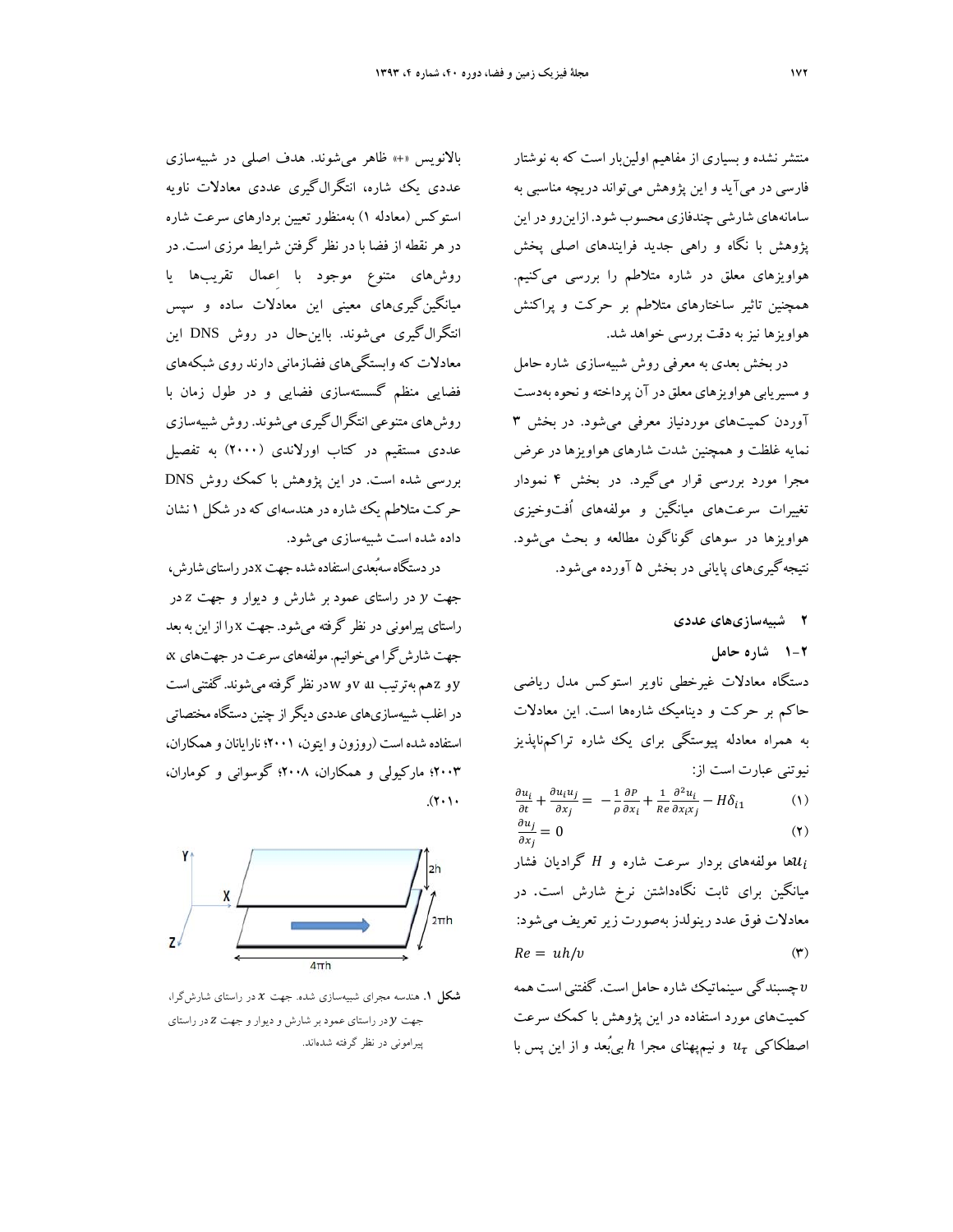و ضريب چسبندگي  $\rho = 1.3 \ kgm^{-3}$  هوا با چگالي به مثابه شاره حامل انتخاب  $v = 15.7 \times 10^{-6} \ m^2 s^{-1}$ شد. عدد رينولدز براساس سرعت ميانگين سامانه 3600 و براساس سرعت اصطكاكي آن 150 است. در جهتهاي شارشگرا و پيراموني شرايط مرزي دورهاي و روي ديوارهها شرايط مرزي سرعت صفر (بدون لغزش) فرض  $L_1 = \lambda$ میشود. شبیهسازی در یک جعبه فرضی با ابعاد در راستای شارشگرا،  $L_3 = 2\pi h$  در راستای  $4\pi h$ پیرامونی و  $L_2 = 2$  عمود بر دیوار صورت گرفت. مرتبه گسستهسازي فضايي در سوهاي متفاوت عبارتاند از: .  $N_x \times N_y \times N_z = 128 \times 128 \times 128$ 

نتايج بهدست آمده با نتايج شبيهسازيهايي كه ماركيولي و همكاران (٢٠٠٨) عملي ساختند و درحكم يك مرجع محسوب ميشود مقايسه شد تا روش مورد استفاده اعتبارآزمايي شود. نتايج حاصل از شبيهسازي مجراي مورد بررسي با دقت قابلقبولي با نتايج ماركيولي و همكاران (2008) همخواني دارد. شبيهسازي شاره متلاطم به مدت 1000 گام زماني تا استقلال سامانه از شرايط اوليه ادامه داده شد و سپس هواويزها براي بررسي درون شاره معرفي شدند. مدتزمان لازم براي استقلال شاره متلاطم از شرايط اوليه در پژوهش حسيني بالام و همكاران (2013) بحث شده است. گام زماني شبيهسازي عددي شاره حامل 0.1 = ା است كه خيلي كوچكتر از زمان ݐ∆ كولموگوروف شاره متلاطم است. همچنين شبيهسازي به اندازه 14000 گامزماني پس از حصول تلاطم همگن ادامه داده شد تا بررسي جزئيات رفتار هواويزها با دقت قابل قبولي امكانپذير باشد.

**2-2 مسيريابي حركت هواويزها**  هواويزهاي مورد بررسي كرههايي صُلب با شعاعهايي كوچكتر از مقياس طولي كولموگوروف شاره متلاطم و

چگالي جرمي معادل 1000 برابر چگالي جرمي شاره حامل فرض شدند. بهمنظور بررسي تاثير ساختارهاي تلاطم شاره حامل بر ديناميك حركت هواويزها، از تاثير شتاب گرانش وديگرنيروهاي خارجي صرفنظر شد. همچنين با توجه به بررسي هواويزهايي با ابعاد ميكرومتر از نيروي براوني نيز چشمپوشي شد. از اينرو تنها نيروي موثر در حركت هواويزها، نيروي كشندگي وارد از سوي شاره حامل (نيروي دراگ) است و معادله حركت هر ذره/ هواويز عبارت است از:

 $\frac{du_P}{dt} = \frac{1}{\tau} \left( \mathbf{u}_f - \mathbf{u}_P \right)$  (۴)

هرگاه  $\bm{u}_P$  بردار سرعت هواويز،  $\bm{u}_f$  بردار سرعت شاره در مكان هواويز و τ زمان واهلش حركت هواويز باشد كه بهصورت زير تعريف ميشود:  $\frac{1}{2} d \cdot \frac{2}{3} c$ 

$$
\tau = \frac{2}{9} \frac{d_P^2 S}{v c_D} \tag{2}
$$

شعاع هواويز، ك $S$ نسبت ميان چگالي $\epsilon$ اي شاره و هواويز  $d_P$ و CD ضريب تصحيح كانينگهام وعبارت است از:

$$
C_D = \frac{24}{Re_P} (1 + 0.15 Re_P^{0.687})
$$
 (9)

 $Re_P = 0$  عدد رينولدز ذره باشد  $Re_P = 0$ . همه ضرايب و نيروهاى فوق در كتاب (  $d_P|u_p-u|/v$ هيندز (1999) به تفصيل بررسي شدهاند. گفتني است از تاثير حضور ديوارهها بر مقدار كشندگي نيروي دراگ صرفنظر ميشود. معادله حركت ذره نشان ميدهد كه زمان واهلش يك ذره، در حركت آن تاثير بسيار زيادي دارد. در اين پژوهش هواويزهايي بررسي ميشوند كه علاوه بر برهمكنش قابلقبول با ساختارهاي تلاطمي بزرگ (گردابهاي بزرگ)، داراي جرم لازم براي شركت در فرايندهاي پراكنش نيز باشند. زمان واهلش  $\tau_f = \left. v_{\prime} \right|_{u_{\tau}^2}$ هواویزها با کمک زمان مشخصه شاره متلاطم بيبُعدسازي ميشود. اين زمان مشخصه نيز در كتاب هيندز (١٩٩٩) معرفي شده است. به زمان واهلش بي بُعد شده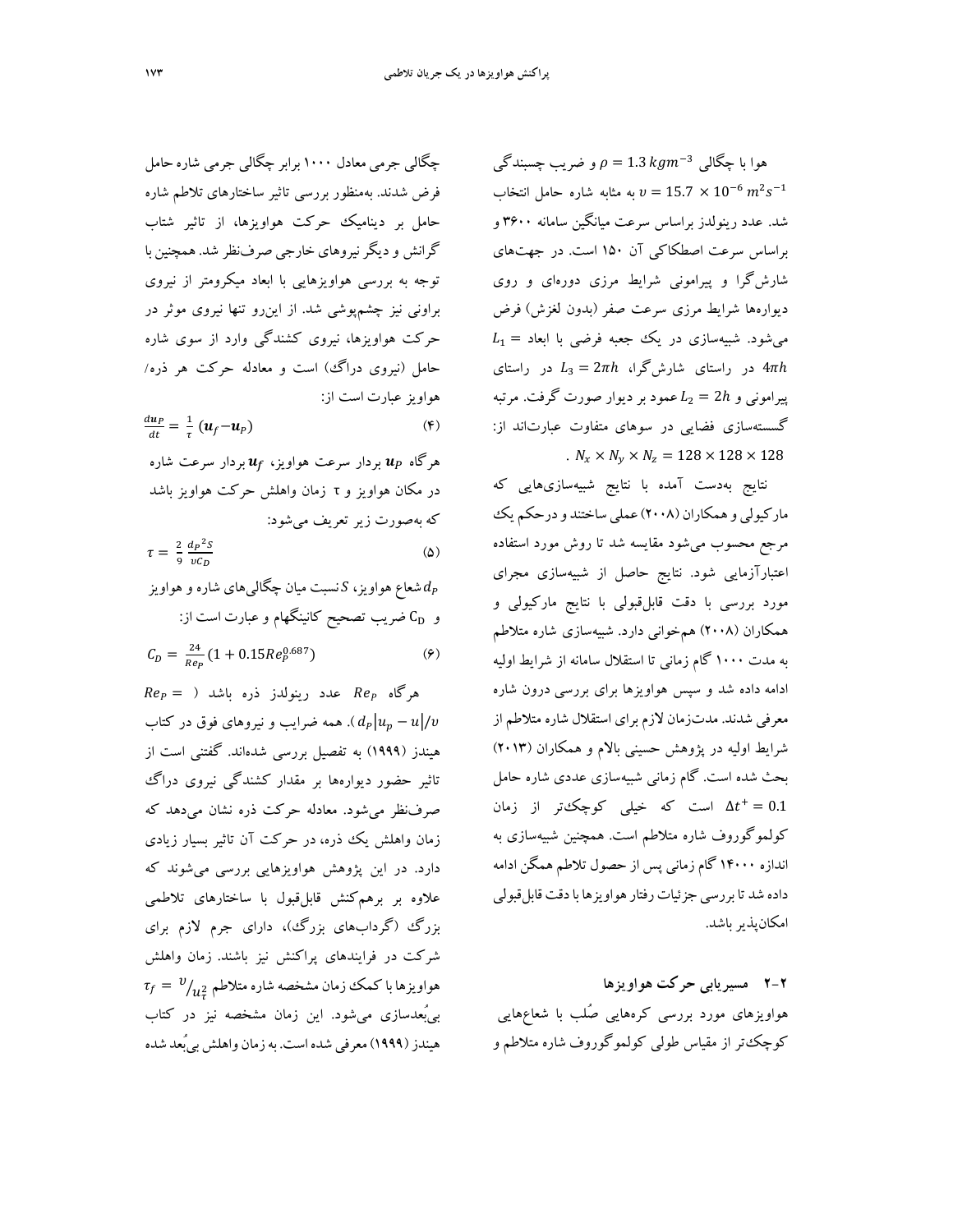«عدد استوكس» ميگويند. در اين پژوهش حركت دو مجموعه از هواويزها با عددهاي استوكس 5 و 25 در شاره متلاطم بررسي شد. اين هواويزها داراي قطرهاي ميانگين 45 و 100 ميكرومتر هستند كه درمقايسه با مقياس طولي كولموگوروف به اندازه كافي كوچكاند. ويژگيهاي هواويزهاي مورد بررسي در جدول 1 گردآوري شده است.

معادله حركت هواويزها با استفاده از روش انتگرالگيري عددي آدامز- بشفورت مرتبه 2 با گامهاي زماني مشابه با گامهاي زماني انتگرالگيري شاره انتگرالگيري شد. مولفههاي بردار سرعت ( ا $\Delta t^+=0.1$ شاره با استفاده از روش درونيابي خطي مرتبه پنج از رأسهاي شبكه منظم به محل ذره درونيابي شد. در ابتداي شبيهسازي 100000 ذره از هر مجموعه از هواويزها در سراسر مجرا بهصورت ً كاملا يكنواخت توزيع ميشود. بهمنظور ثابت نگاهداشتن تعداد هواويزها در هر بازه زماني يا بهعبارتديگر، حفظ پايايي آماري سامانه (ثابت بودن تعداد هواويز در هر لحظه از زمان) كه شرط لازم براي بررسي نمايه غلظت هواويزها است، هنگام خروج هر ذره از ناحيه شبيهسازي ذره ديگري در نقطه مقابل و با ويژگيهاي مشابه معرفي شد. چگالي عددي هواويزها به اندازه كافي كم در نظر گرفته شد تا برهمكنشهاي احتمالي ذره-ذره يا ذره- شاره، قابل صرفنظر كردن باشند و حضور هواويزها سبب تغيير ساختارهاي تلاطمي شاره حامل نشود. به اين حالت جفتشدگي يگانه ميگويند. برخوردهاي احتمالي هواويزها با ديواره مجرا نيز بهصورت برخوردهاي كاملا كشسان در نظر گرفته شد.

# **3-2 روش گردآوري نتايج**  براي محاسبه كميتهاي گوناگون سامانه و ميانگينگيري زماني، ناحيه شبيهسازي به 193 لايه فرضي موازي با ديواره تقسيم شد. ضخامت اين لايهها كه بهصورت

غيرخطي در عرض مجرا توزيع شدهاند از رابطه (7) بهدست ميآيد:  $\Delta y^+(s) = \frac{Re_\tau}{\tanh(\gamma)} [\tanh(\frac{\gamma s}{N_s}) - \tanh(\frac{s-1}{N_s})]$  (V) ار  $\gamma_s$  نشاندهنده تعداد لايهها هستند. اين رابطه را $\gamma=$  ۱/۷ اولينبار ماركيولي و همكاران (2008) عرضه كردند و به كار بردند. رابطه (7) داراي اين ويژگي مهم است كه در نزديكي ديوار كه بيشترين فرايندهاي پراكنش هواويزها رخ ميدهد بيشترين تفكيكپذيري فضايي را فراهم ميآورد در حالي است كه اين رابطه در (۵ $y^{+}_{min} = \cdot$ ۱۳۶۱) مركز مجرا كمترين تفكيكپذيري فضايي (2/84 را ايجاد ميكند. هر هواويز در هر بازه زماني  $\Delta y_{max}^+=$ رصد و شماره لايه آن معلوم شد. سپس ويژگيهاي هواويز در مشخصات لايه ذكرشده ثبت شد. فرض حضور هواويز در هر لايه بهواسطه عبور مركز جرم هواويز از خط مياني لايه تحقق مييابد. با ميانگينگيري زماني روي ويژگيهاي لايهها در 40 گام زماني پاياني نمودار تغييرات سرعتهاي ميانگين حاصل شدهاند. اما براي رسم منحني غلظت در هر گام زماني تعداد هواويزهاي موجود در هر لايه ثبت شده و در پايان مسيريابي بر تعداد اوليه هواويزها تقسيم ميشود تا چگالي عددي هواويزها در هر زمان حاصل شود. گفتني است هواويزها در ابتداي فرايند مسيريابي بهصورت ً كاملا يكنواخت در سراسر مجرا توزيع شده بودند.

### **3 شار هواويزها**

همانطور كه در بخش 1 اشاره شد، شارهاي هواويز معلق در شارههاي متلاطم به سه دسته تقسيم ميشوند: شار تلاطمزدا، شار پرواز- آزاد و شار پخش تلاطمي. در اين بخش ضمن مقايسه شدت شارهاي موجود در سامانه، نمايههاي غلظت هواويزهاي معلق در مجراي متلاطم نيز بررسي ميشود. حاصلضرب ميانگين غلظت محلي هواويزها در ميانگين مولفه سرعت عمودىشان (  $\bar V_P$  ) شار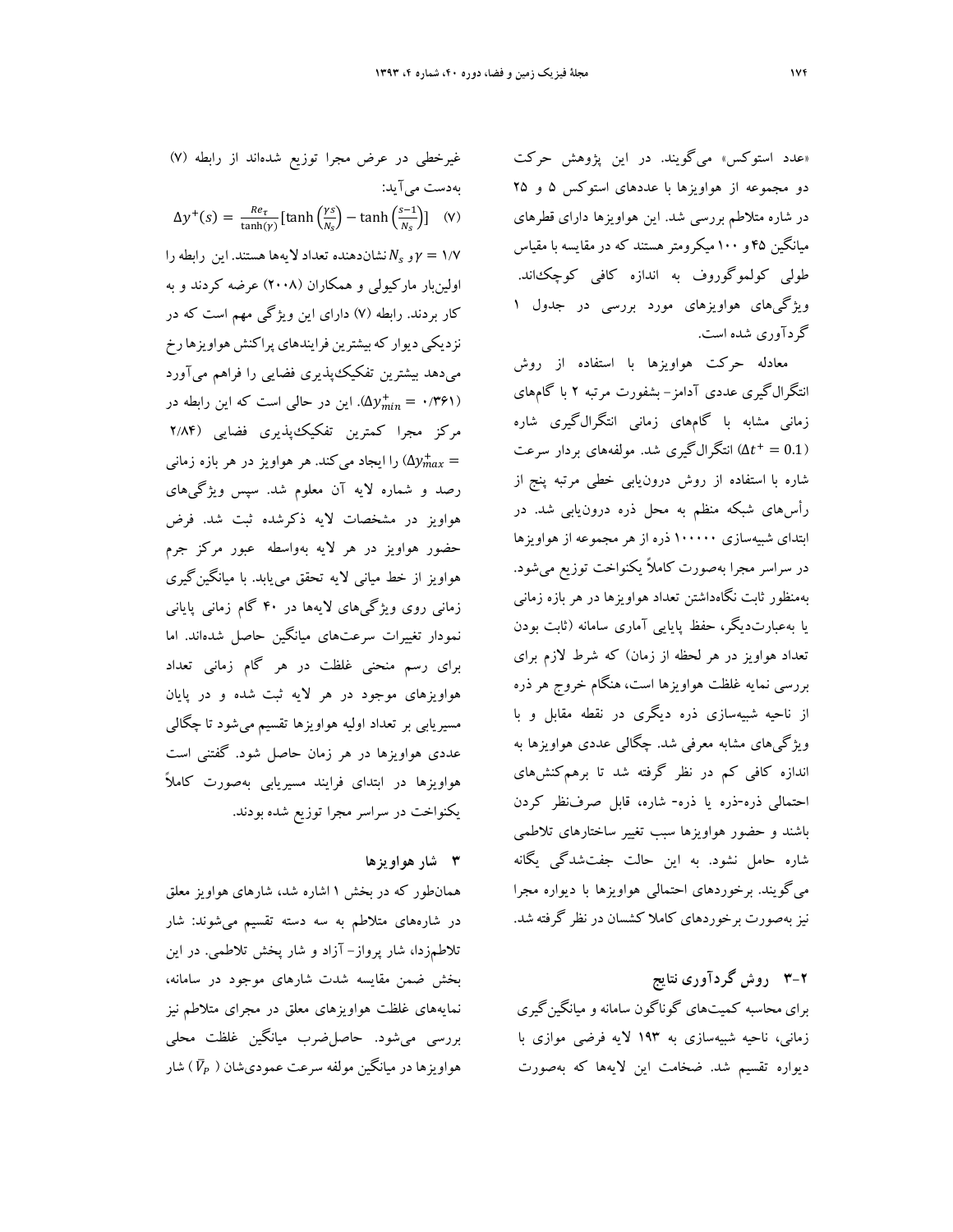جرمي هواويزها ناميده ميشود. بروك و همكاران (1994) با ميانگينگيري زماني از معادله حركت ذره و با فرض استقلال مولفه عمودي سرعت ذره از مولفههاي ديگر، معادله زير را براي شار جرمي هواويزها بهدست آوردند:

$$
\phi^+ \equiv \overline{V_P} \overline{C} = \overline{V_f} \overline{C} - \overline{C} \tau \left( \overline{V_P} \frac{\partial \overline{V_P}}{\partial y} + \frac{\partial \overline{V_P}^2}{\partial y} \right) \qquad (\lambda)
$$

$$
\phi^+ \equiv \phi_{tot} = \phi_{diff} + \phi_{turbo} + \phi_{free}
$$
 (9)

و  $\phi_{free}$  بهترتيب نشاندهنده شار  $\phi_{\it{diff}}$  ،  $\phi_{\it{turbo}}$ تلاطمزدا، شار پخش تلاطمي و شار پرواز- آزاد است.  $\phi_{diff} = \bar{V_f} \bar{C}$ ) برای محاسبه شار پخش تلاطمی حاصلضرب ميانگين سرعت عمودي شاره و غلظت هواويزها در هر لايه محاسبه شد. براي محاسبه شار تلاطمزدا ( $\bar{C}\tau\ (\overline{V_P}\frac{\partial \overline{V_P}}{\partial y})$ نيز ضمن محاسبه میانگین سرعت هواویزها در هر لایه ( $\overline{V_P}$  تغییرات عمودی ميانگين سرعت هواويزها بهدست آمد. شار پرواز-آزاد ҧبا كمك محاسبه تغييرات ( $\phi_{free} = -\bar{C}\tau\ (\frac{\partial \overline{V_P}^2}{\partial y})$ ميانگين مربع مولفه عمودي سرعت اُفتوخيزي هواويزها  $\frac{\partial \overline{V_P}^2}{\partial \nu}$ در هر لايه ( محاسبه شد.  $\frac{c}{\partial y}$ 

در شكل 2 شدت شار پخش تلاطمي و شار پرواز – آزاد براي هواويزهاي با 5 = St برحسب فاصله از ديوار مقايسه شده است. نتايج مشابهي نيزبراي هواويزهاي باعدد استوكس بزرگتر بهدست آمده كه در اينجا آورده نشده است. محور افقي بهصورت لگاريتمي داده شده است تا ناحيه نزديك ديوار با دقت بيشتري قابل بررسي باشد. همه متغيرهاي مورد استفاده در اين پژوهش با كمك سرعت اصطكاكي و نيمپهناي مجرا، بي ُبعدسازي شدهاند و فاقد بُعد  $150 < y^+ < 150$ ، يا يكا هستند. گفتني است نواحي ر بهترتيب ناحيه مركزي،  $y^{+} < 10$  و  $10 < y^{+} < 20$ ناحيه نزديك ديوار و ناحيه ديوار ناميده ميشوند.

شكل 2 نشان ميدهد كه شار ناشي از پرواز- آزاد

هواويزهادربرابر شارپخش تلاطمي تقريبا قابل صرفنظر كردن است. در شكل 3 شدت شارتلاطمزدا براي دودسته هواويزهاي مورد بررسي، مقايسه شده است. با مقايسه اين دو شكل نكات مهمي قابل استنتاج است. اول آنكه در ناحيه مركزي (11 < +v) شار تلاطمزدا منفي و از هر دو شار ديگر كوچكتر است. بدينترتيب فرايندهاي اصلي پراكنش ذرات در ناحيه مركزي هستند يا مسافرتشان بهسوي ناحيه نزديك ديوار شار پرواز-آزاد و شار پخش تلاطمي است. ازسويديگر هرچه به ناحيه ديوار نزديكتر 11  $y^+ < 11$  شار تلاطمزدا افزايش مي يابد بهطوريكه حتي تا چندين برابر شارهاي ديگر نيز ميرسد. لذا ميتوان نتيجه گرفت كه عامل اصلي حركت ذرات از ناحيه نزديك ديوار بهسوي ناحيه ديوار، شار تلاطمزدا است.

شدت شار پخش تلاطمي براي دو دسته هواويزهاي مورد بررسي متفاوت است. بروك و همكاران (1992) نشان دادند كه شار پخش تلاطمي رابطه مستقيمي با انگيزش تلاطمي هواويزها در راستاي عمود بر ديوار دارد، بهطوريكه هرچه انگيزش هواويزها در اين راستا بيشتر باشد، شدت اين شار بيشتر است. انگيزش تلاطمي هواويزها همان ميزان انرژياي است كه هواويزها از شاره حامل دريافت ميكنند. در اين پژوهش براي بررسي ميزان انگيزش تلاطمي هواويزها در نواحي گوناگون مجرا، اختلاف ميانگين مربع مولفه عمودي سرعتهاي اُفتوخيزي هواويزها و شاره حامل برحسب فاصلهازديوار در شكل ۴ براي هواويزهاي مورد بررسي، مقايسه شده است.

**جدول .1** ويژگيهاي فيزيكي هواويزهاي مورد بررسي.

| $St = \tau_P^+$ | $\tau_p(s)$           | $d_{p}^{+}$ | $D_p(\mu m)$ | Re <sub>p</sub> |
|-----------------|-----------------------|-------------|--------------|-----------------|
|                 | $5.66 \times 10^{-3}$ | 0.34        | 45.6         | 0.16            |
| 25              | $2.83 \times 10^{-2}$ | 0.76        | 102          | 1.80            |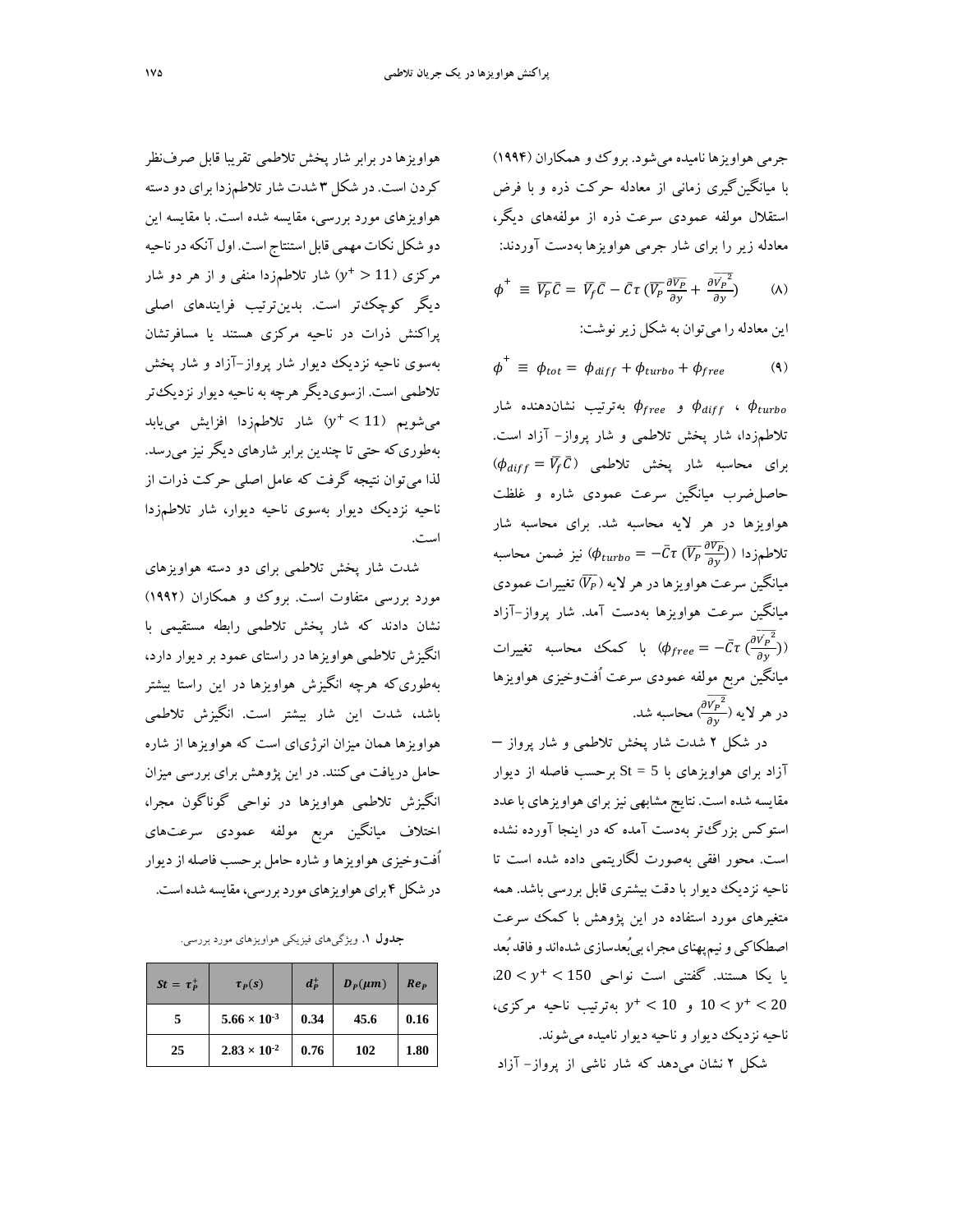انگيزش تلاطمي كمتري نسبت به هواويزهاي بزرگتر دارند. با توجه به يافتههاي بروك و همكاران (1992) كه وجود رابطهاي مستقيم بين شدت شار پخش تلاطمي و ميزان انگيزش آنها را نشان ميداد ميتوان ادعا كرد كه شدت شار پخش تلاطمي براي هواويزهاي كوچكتر نسبت به هواويزهاي بزرگتر، كوچكتر است. ازسويديگر در شكل 3 ديده ميشود كه شار تلاطمزداي هواويزهاي كوچكتر در مقايسه با هواويزهاي بزرگتر، بزرگتر است. بهعبارتديگر هواويزهاي كوچكتر بيشتري ناحيه نزديك ديوار با شدت تلاطم بيشتررا بهسوي ناحيه ديوار با شدت تلاطم كمتر ترك ميكنند. شدت تلاطم در عرض مجرا در بخش بعدي بررسي خواهد شد. در پايان اينگونه نتيجهگيري ميشود كه هواويزهاي كوچكتر در مقايسه با هواويزهاي بزرگءتر به علت وجود شار پخش تلاطمي كوچكتر، كمتر از ناحيه مركزي به سوي ناحيه نزديك ديوار مهاجرت و در آنجا تجمع ميكنند، ولي به علت وجود شار تلاطمزداي بزرگتر، بيشتر بهسوي ديوار مهاجرت ميكنند. همانگونه كه در شكل 5 مشاهده ميشود، اين تقابل سبب شده است تا دو مجموعه هواويزهاي مورد بررسي تقريبا نمايه غلظت عددي مشابه داشته باشند. بااينحال، تجمع بيشتر هواويزهاي كوچكتر در نزديك ديوار (1 > +y) ناشي از شار تلاطمزداي بزرگتراين ذرات است.

## **4 تغييرات سرعت هواويزها**

در شكل 6 نمودار تغييرات ميانگين سرعت هواويزها و شاره حامل در نيمپهناي پاييني مجرا برحسب فاصله از ديوار نشان داده شده است. ميانگين سرعت شارشگراي هواويزها و شاره حامل با حركت بهسوي مركز مجرا افزايش مييابد. همانگونه كه گفته شد، سرعت روي ديوارهها صفر گرفته شده است.



**شكل .2** نمودار تغييرات شار پخش تلاطمي و پرواز- آزاد برحسب فاصله از ديوار براي مجموعه هواويزهاي با 5 = St.



**شكل .3** نمودار شار تلاطمزداي دو مجموعه هواويزهاي مورد بررسي. از مقياس لگاريتمي براي مرور دقيق ناحيه ديوار استفاده شد.



**شكل .4** اختلاف ميانگين مربع مولفههاي عمودي سرعتهاي اُفت و خيزي هواويزها و شاره حامل.

همانگونه كه مشاهده ميشود هواويزهاي كوچكتر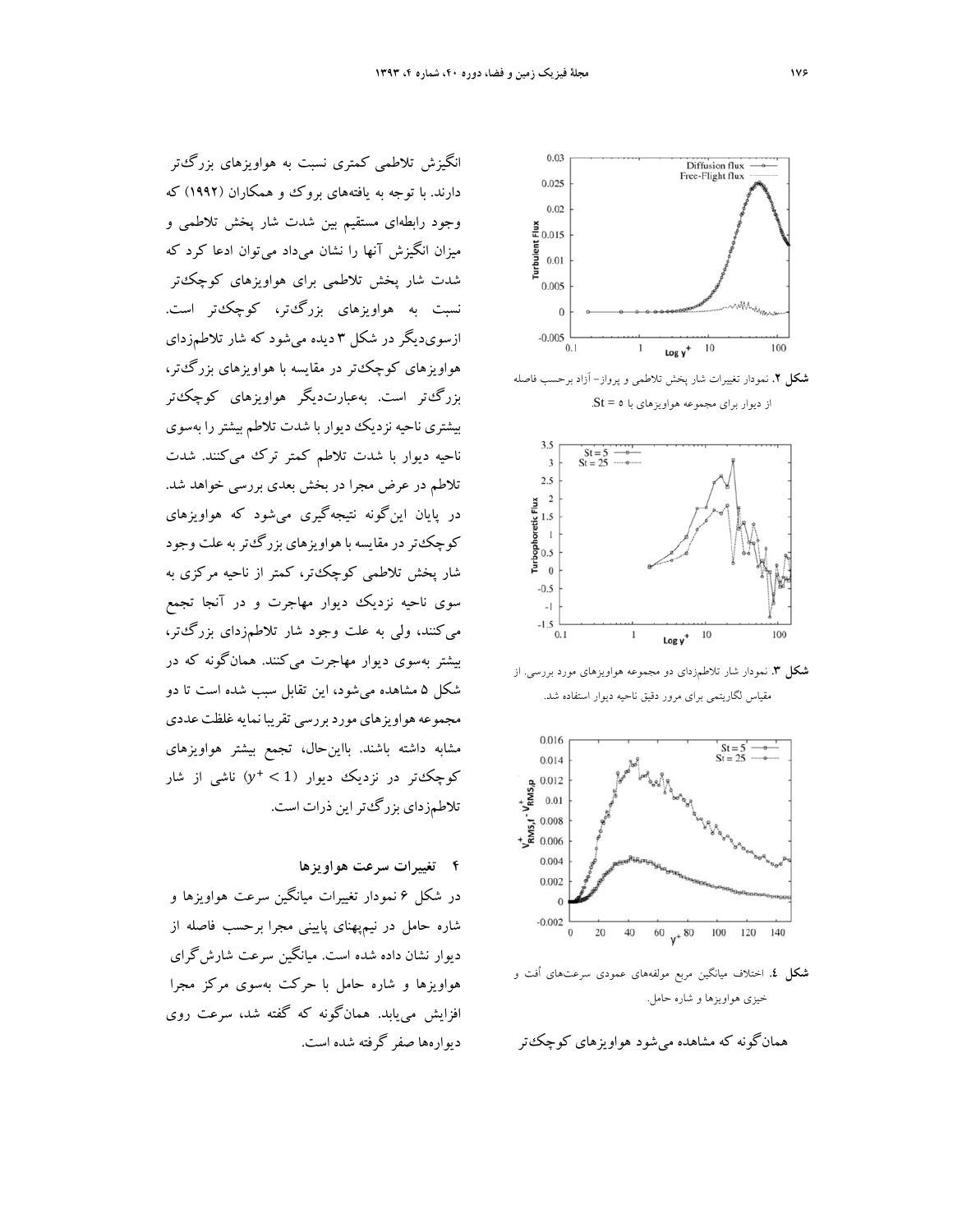ديوار، سرعت بيشتري نسبت به شاره حامل خود دارند، درحاليكه در ناحيه مركزي، عكس اين نامساوي مشاهده ميشود. اين پديده از اين نظراهميت دارد كه سرعتهاي ذره و شاره حامل آن در جاهاي يكسان، متفاوتاند. همانگونه كه در شكلهاي 6 و7 ديده ميشود، اين اختلاف سرعت در ناحيهاي كه آهنگ تغييرات نمودار ميانگين سرعت شارشگرا شيب تندي دارد، تغيير علامت ميدهد. علت اصلي اين پديده مهاجرت عرضي هواويزها از نواحي با شدت تلاطمي بيشتر به نواحي با شدت تلاطمي كمتريا همان شارتلاطمزدا است. بهمنظور بررسي اين پديده، ابتدا نمودار تغييرات ميانگين مربع سرعتهاي اُفتوخيزي برحسب فاصله از ديوار مورد بررسي قرار ميگيرد.

پژوهشهاي صورت گرفته روي سامانههاي شارشي چندفازي نشان ميدهد كه انگيزش هواويزها براثر تلاطمهاي شارشگرا (مولفههاي اُفتوخيز شاره حامل در جهت شارشگرا) از سوهاي ديگر قويتر است (سولداتي، 2005). بهعبارتديگرهواويزها بيشتردرراستايشارشگرا اُفتوخيز مي كنند و از شاره حامل، انرژي دريافت مي كنند. اين پديده در شكل 8 كه در آن تغييرات ميانگين مربع مولفههاي اُفتوخيزي سرعت نسبت به فاصله از ديوار به نمايش گذاشته شده است نيز مشاهده ميشود. ميانگين مربع مولفههاي افت وخيزي هواويزها در جهتهاي عمودي و پيراموني نسبت به شاره حامل كوچكترند. يعني انگيزش هواويزها در اين راستاها ضعيفتر است؛ درحالي كه در راستاي شارش گرا هواويزها به علت انگيزش بيشتر، سرعتهاي اُفتوخيزي بيشتري دارند.

بررسيها نشان ميدهد هواويزها براي كاستن از شدتهاي تلاطمي در جهت عمود بر انگيزش حداكثري حركت ميكنند (پاپاواسيليو و هانراتي، 1997). به عبارت ديگر هواويزها در جهت عمود بر ديوار از ناحيه نزديك ديوار كه داراي شدت تلاطمي بيشينه است بهسوي ناحيه



**شكل .6** نمودار ميانگين سرعتهاي شارشگراي هواويزها و شاره حامل برحسب فاصله از ديوار.



**شكل .7** ميانگين اختلاف سرعت هواويزها و شاره حامل.

در شكل 7 تفاوت بين ميانگين سرعت شارشگراي هواويزهاو شارهدرنيمپهناي پاييني مجرا براي بررسي تاثير ساختارهاي متلاطم شاره حامل بر ديناميك حركت هواويزها به تصوير كشيده شده است. هواويزها در ناحيه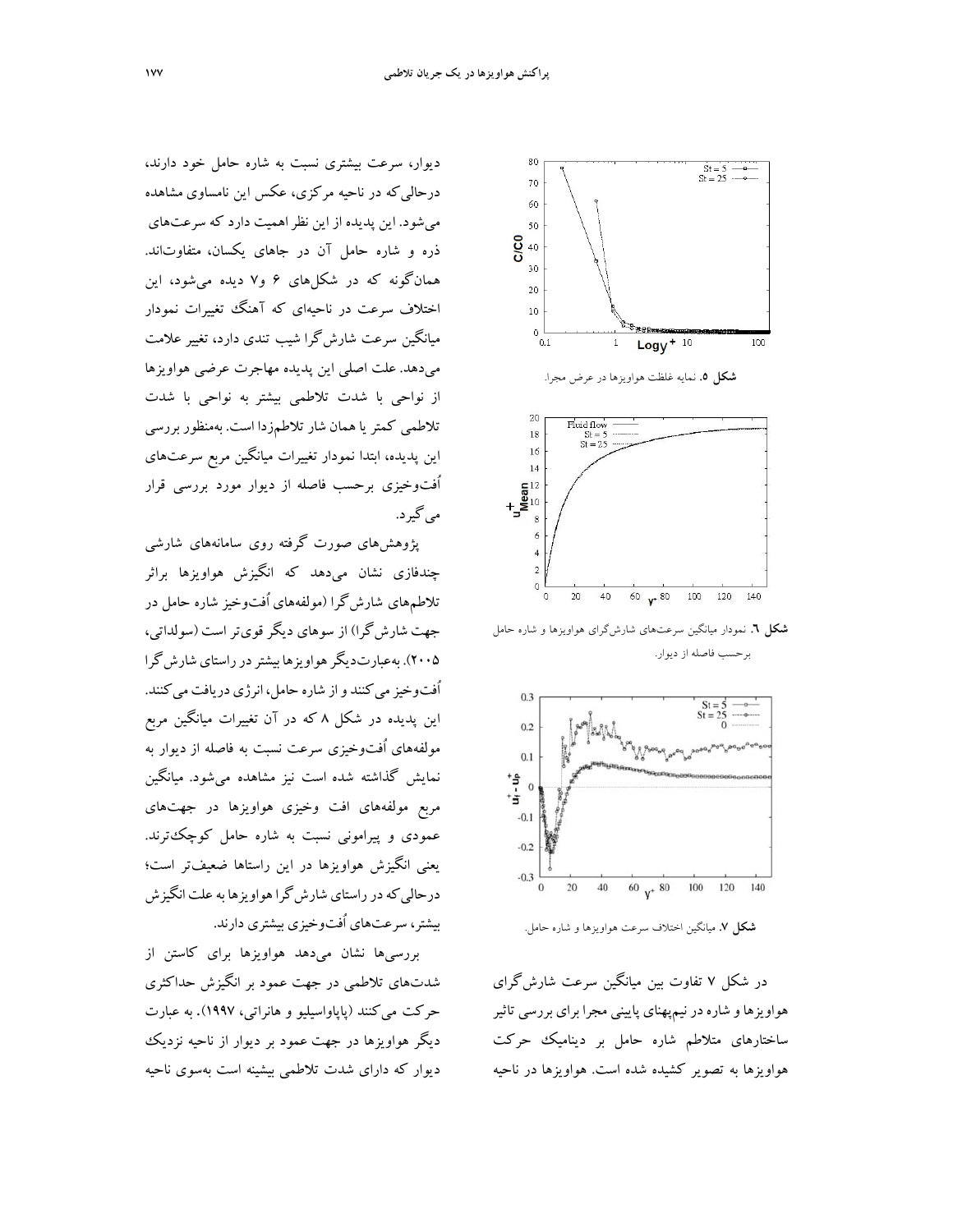ديوار كه داراي شدت تلاطمي كمينه است حركت ميكنند. اين مهاجرت همان شار تلاطمزدا است كه در بخش پيشين بررسي و و در مورد آن بحث شد. هواويزها در اين مهاجرت، اندكي از كميتهاي مبدا از جمله سرعتهاي محلي را با خود حمل كنند. در نتيجه، اين حركت منجر به افزايش ميانگين مربع سرعت اُفتوخيزي شارشگراي محلي هواويزها در ناحيه مقصد و كاهش اين كميتها در ناحيه مبدا ميشود.

رويه مشابهي در مورد نمايه سرعت ميانگين برقرار است با اين تفاوت كه دو نكته مهم بايد مدنظر قرار گيرد. نخست آنكه تغيير علامت منحني اختلاف سرعت در ناحيهاي صورت ميگيرد كه شيب تغييرات سرعت بسيار تند است. بهعبارتديگر هواويزها در ناحيهاي بيشترين جابهجايي را دارند و بيشترين اختلاف سرعت وجود دارد. حركت هواويزها از ناحيه تلاطم زياد و سرعت زياد به سمت ناحيه تلاطم كم نزديك ديوار سبب كاهش سرعت ميانگين محلي ناحيه مبدا و افزايش سرعت ميانگين محلي ناحيه مقصد ميشود. پديدهاي كه بهوضوح با بازبيني شكل 7 قابل مشاهده است. ازسويديگر هواويزهاي بزرگتر داراي جرم بيشتري هستند و ميزان اندوختهاي كه از ويژگيهاي ناحيه مبدا با خود حمل ميكنند نيز بيشتر است .درنتيجه مشاهده اختلاف سرعتهاي بزرگتربراي هواويزهاي بزرگتر، منطقي بهنظرميرسد.

**5 نتيجهگيري** حركت متلاطم يك شاره در يك مجراي مكعبمستطيلي به روش شبيهسازي عددي مستقيم شبيهسازي شد و پس از سپري شدن زمان لازم براي استقلال سامانه از شرايط اوليه، دو مجموعه هواويز با زمانهاي واهلش بيبُعدسازي شده (عددهاي استوكس) 5 و 25 جداگانه درون سامانه معرفي شد. مسير حركت هواويزها با يك رويكرد لاگرانژي و روش انتگرالگيري عددي آدامز – بشفورت مرتبه 2





**شكل .8** نمودار تغييرات ميانگين مربع مولفههاي اُفتوخيزي سرعت، (الف) شارشگرا، (ب) پيراموني، و (پ) عمودي سرعت اُفتوخيزي هواويزها.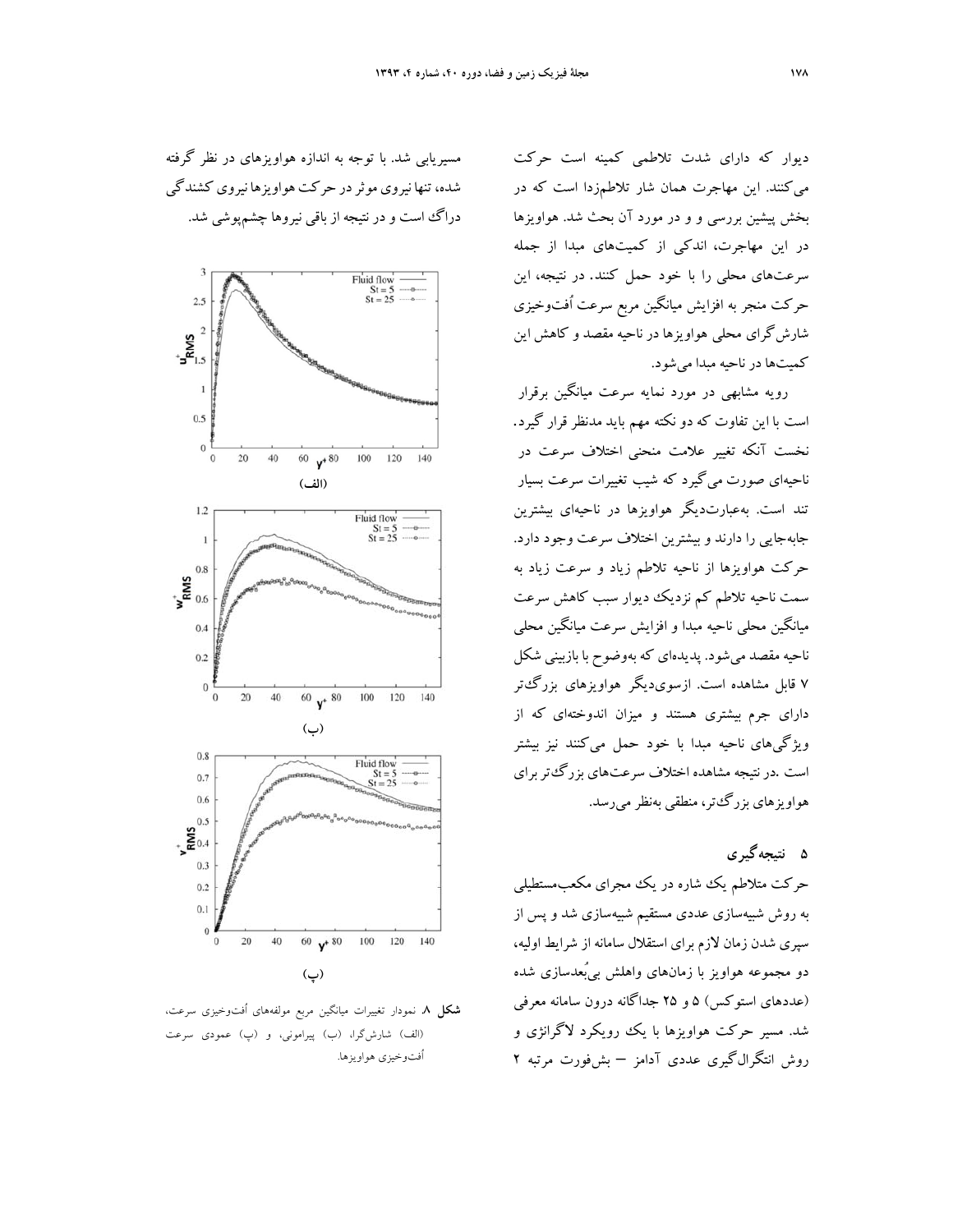- Brooke, J. W., Kontomaris, K., Hanratty, T. J. and McLaughlin, J. B., 1992, Turbulent deposition and trapping of aerosol at the wall, Phys. Fluids, (**A4**), 825-834.
- Brooke, J. W., Kontomaris, K., Hanratty, T. J. and McLaughlin, J. B., 1994, Free-flight mixing and deposition of aerosol, Phys. Fluids, **6**, 3404-3415.
- Elgobashi, S., 1994, On predicting particle-laden turbulent flows, Appl. Sci. Res., **52**, 309-325.
- El Telbany, M. M. M., Reynolds, A. J., 1980, Velocity distributions in plane turbulent channel flows, J. Fluid Mech., **100**, 1-29.
- El Telbany, M. M. M., Reynolds, A. J., 1981, Turbulence in plane channel flows, J. Fluid Mech. **111**, 283-318.
- Goswani, P. S. and Kumaran, V., 2010, Particle dynamics in a turbulent particle-gas suspension at high stokes number. Part 2. The fluctuatingforce model, J. Fluid Mech., **646**, 91-125.
- Hinds, W. C., 1999, Aerosol technology: properties, behavior, and measurement of airborne particles, 2nd Edition, John Wiley & Sond, Inc.
- Hosseiniebalam, F., Hassanzadeh, S. and Ghaffarpasand, O., 2013, Dispersion and deposition mechanisms of particles suspended in a turbulent plane Couette flow, Appl. Math. Mod., **37**, 2417-2429.
- Hwang, Y. And Cossu, C., 2010, Amplification of coherent streaks in the turbulent Couette flow: an input-output analysis at low Reynolds number, J. Fluid Mech., **643**, 333-348.
- Kaftori, D., Hetsroni, J. K. and Banerjee, S., 1995a, Particle behavior in the turbulent boundary layer. I. Motion, deposition, and entrainment, Phys. Fluids, **7**, 1095-1106.
- Kaftori, D., Hetsroni, J. K. and Banerjee, S., 1995b, Particle behavior in the turbulent boundary layer. II. Velocity distribution profiles, Phys. Fluids, **7**, 1107-1121.
- Kitoh, O. and Umeki, M., 2008, Experimental study on large-scale streak structure in the core region of turbulent plane Couette flow, Phys. Fluids, **20**, 025107.
- Kitoh, O., Nakabayashi, K. and Nishimura, F., 2005, Experimental study on mean velocity and turbulence characteristics of plane Couette flow: low-Reynoldsnumber effects and large longitudinal vortical structure, J. Fluid Mech., **539**, 199-227.
- Kulick, J. D., Fessler, J. R. and Eaton, J. K., 1994, Particle response and turbulence modification in fully developed channel flow, J. Fluid

همچنين بهمنظور بررسي اثر ساختارهاي تلاطمي بر حركت هواويزها از تاثير نيروي گرانش نيز صرفنظر شد.

در مجموعه هواويزهاي مورد بررسي مشاهده شد كه رفتار و پراكنش هواويزها در شاره حامل به تقابل و تعادل شارهاي موجود در سامانه وابسته است. نخست هواويزها در اثر شار پخش تلاطمي و پرواز- آزاد ناحيه مركزي را ترك ميگويند و بهسوي ناحيه نزديك ديوار مهاجرت و در آنجا تجمع ميكنند. سپس در اثر شار تلاطمزدا و به سبب اختلاف شدت تلاطم، بهسوي ديوار حركت ميكنند. شدت شار پرواز- آزاد بهويژه در ناحيه ديوار و نزديك ديوار در مقايسه با دو شار ديگر ناچيز است. شار پخش تلاطمي هواويزهاي كوچكتر از شار پخش تلاطمي هواويزهاي بزرگتر، كمتر است و ازاينرو هواويزهاي كوچكتر، كمتر در ناحيه نزديك ديوار تجمع ميكنند. ازسويديگر شار تلاطمزداي هواويزهاي كوچكتر، از شار تلاطمزداي هواويزهاي بزرگتر بيشتر است. بهطوريكه بيشتر هواويزهاي كوچكتري كه در ناحيه نزديك ديوار تجمع كردهاند بهسوي ديوار حركت ميكنند. اين تقابل باعث شده است تا تقريبا هواويزهاي مورد بررسي، نمايه غلظت عددي مشابهي داشته باشند.

با بررسي نمودار تغييرات سرعتهاي سامانه، روشن شد كه انگيزش هواويزها درراستاي شارشگرا بيشتراست و هواويزها براي كاستن از اختلافهاي شدت تلاطمي، عمود بر جهت انگيزش حداكثري حركت ميكنند. اين مهاجرت عرضي هواويزها يا همان شار تلاطمزدا سبب افزايش سرعت اُفتوخيزي آنها در جهت شارشگرا نسبت به شاره حامل ميشود. ازسويديگر اين مهاجرت باعث ميشود تا ميانگين سرعت شارشگراي هواويزها در ناحيه ديوار، از شاره حامل بيشتر شود. اين در حالي استكه عكس اين وضعيت در ناحيه مركزي برقرار است.

**مراجع**